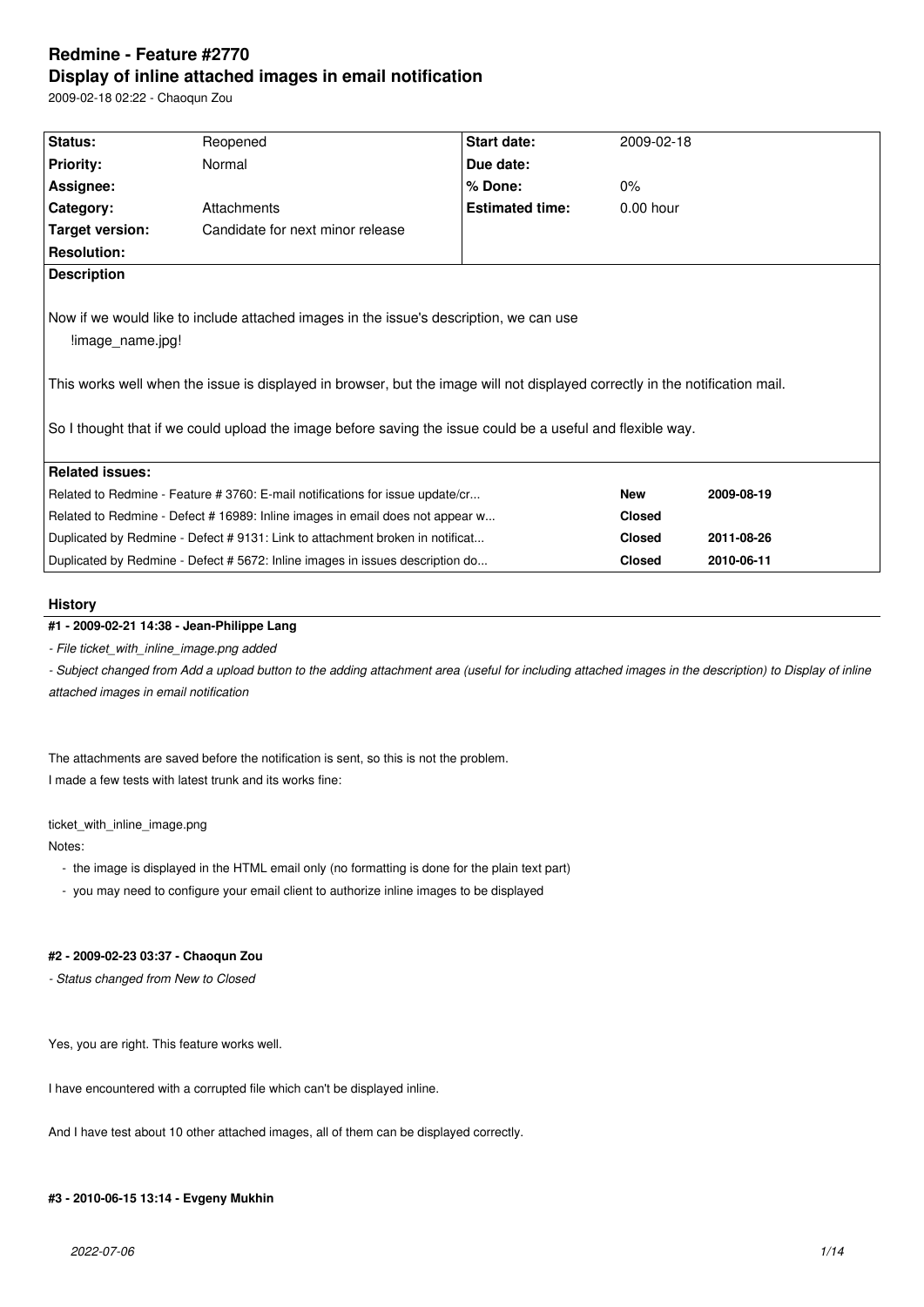It seems it doesn't work any longer. I've created Defect #5672

#### **#4 - 2010-10-11 10:06 - Anonymous**

Same here: images are not displayed in email notifications.

### **#5 - 2011-07-01 00:16 - Gilbert Flamino**

*- File 6-30-2011\_3-12-19\_PM.png added*

*- File 6-30-2011\_3-11-28\_PM.png added*

Was this problem ever discovered? We're still experiencing problems with the initial notification emails - all update emails for the same issue go out are fine (see attachments).

The initial notification email that goes out contains just the original filename (e.g. <img src="Australia\_85283.gif" alt="" />) any future update emails for the issue that go out contain the proper reference (i.e. <img src="http://testmethistime.com/attachments/download/363" alt="" />).

#### **#6 - 2011-07-21 17:17 - Brian Crowell**

The problem is that the issues.attachment attribute doesn't have anything in it by the time it reaches parse\_inline\_attachments (source:trunk/app/helpers/application\_helper.rb#L504). (The attachments are saved in source:trunk/app/controllers/issues\_controller.rb#L138 in the create action.)

I'm not a Ruby developer, so I'm not sure how to go about fixing it. I tried obj.attachments(true) because the ActiveRecord docs say that skips caching (here), but that didn't work.

How do you go about re-loading those?

### **#7 - 2011-07-21 19:23 - Brian Crowell**

Figured it out. The mailer is sending out the message as soon as the issue is created, which is before attachments are added: source:trunk/app/models/issue\_observer.rb.

Now-- how to fix it? Delay the mailer until later in the creation process, or create the attachments in such a way that they are already on the issue when it gets saved?

### **#8 - 2011-07-21 20:38 - Brian Crowell**

*- File hack\_fix\_missing\_attachments.patch added*

This patch fixes the issue, but in a hackish way.

#### **#9 - 2011-07-21 23:26 - Brian Crowell**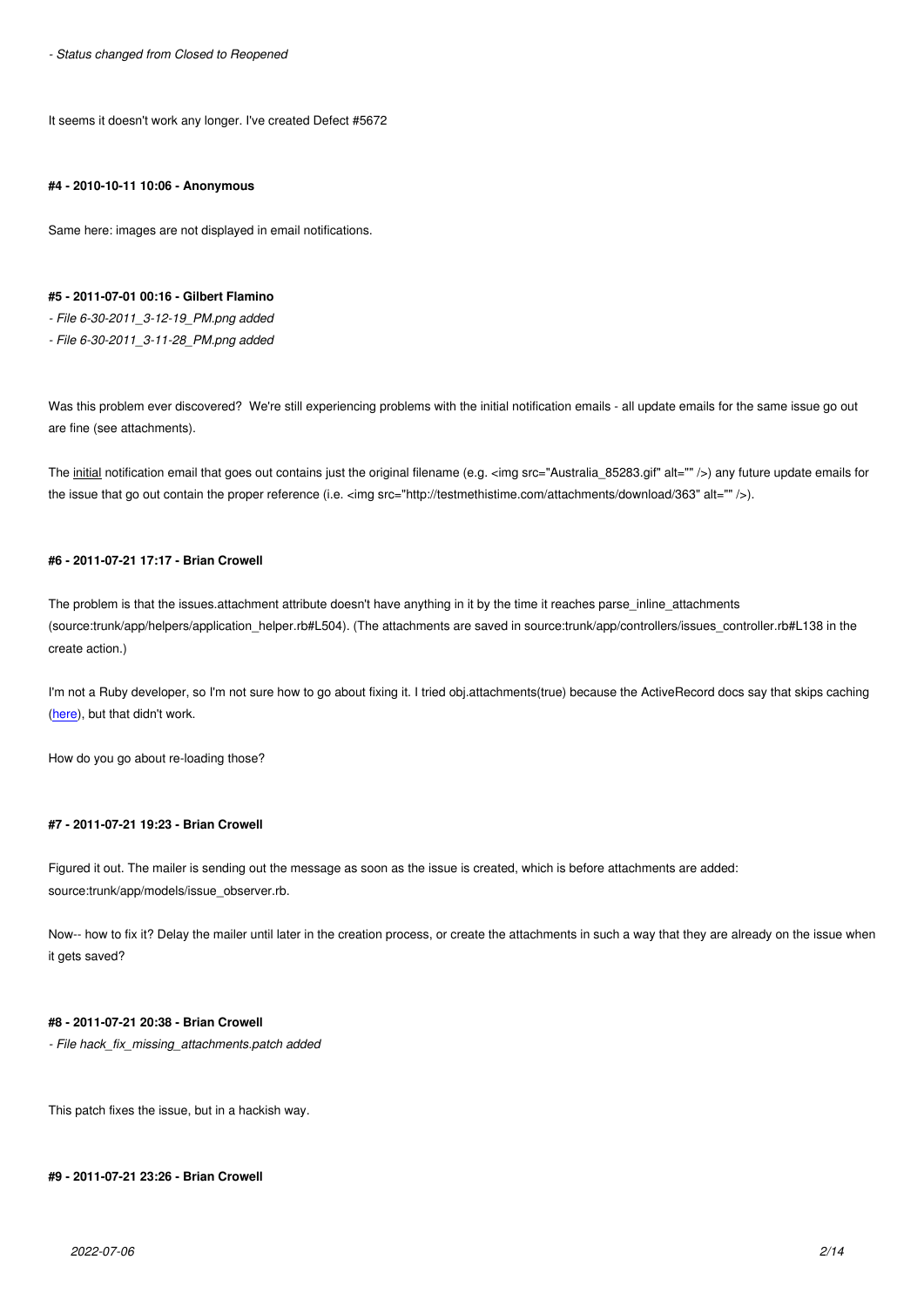And now I see why it was done that way: The same code is needed in app/models/mail handler.rb, and the same probably needed for issue updates after their attachments are... attached.

### **#10 - 2011-08-26 14:12 - Etienne Massip**

*- Target version set to Candidate for next minor release*

Indeed, generation of link URL needs an already persisted Attachment object and attachments are persisted after issue at creation (but before issue on issue update).

#### **#11 - 2012-02-29 15:55 - Terence Mill**

 $+1$ 

#### **#12 - 2013-01-31 19:25 - Robert Hailey**

I'm not sure if what I'm experiencing is exactly this issue (or just a related one, as it effects only non-public projects), so feel free to point to the correct issue & I'll copy my comment there.

What we are seeing is that the requests for images from the email's being denied for security reasons (whereas gmail requests are within the same browser that is logged into redmine, so they work).

127.6.12.34 - - [2013-01-31T18:03:36+00:00] "GET /attachments/download/552 HTTP/1.1" 302 169 0.020 127.6.12.34 - - [2013-01-31T18:03:36+00:00] "GET

/login?back\_url=http%3A%2F%2Four.redmine.host.com%2Fattachments%2Fdownload%2F552 HTTP/1.1" 200 4170 0.040

As such, my recommended fix (while maintaining **some** form of security) is that:

- 1. a new 'shared secret' field be added to the attachment table
- 2. that it be auto-populated with a random but ascii-nice hash
- 3. that urls to attachments from emails should include this shared secret (e.g. "/attachments/download/552/3MXtKsTQ")
- 4. that the attachment controller accept the hash and release the data to the email client

Variations might include the secret being per-ticket, or per-user (!), or changing with time/privileges (but breaks old emails).

### **#13 - 2013-01-31 19:38 - Robert Hailey**

Come to think of it... lacing the url with the user's api key (e.g. as a query string) might already be a workable solution.

### **#14 - 2013-02-14 13:14 - Al McNicoll**

While not everyone would be happy with this, I would personally (on my particular install) not have an issue with removing the authentication requirement on the attachments folder. Could this be done by modifying the apache config upstream of any processing by thin/mongrel/etc.?

If so, would anyone with better Apache than me mind suggesting how to prefix the existing config? Mine (the default Bitnami install) currently reads:

ProxyPass /redmine balancer://redminecluster

ProxyPassReverse /redmine balancer://redminecluster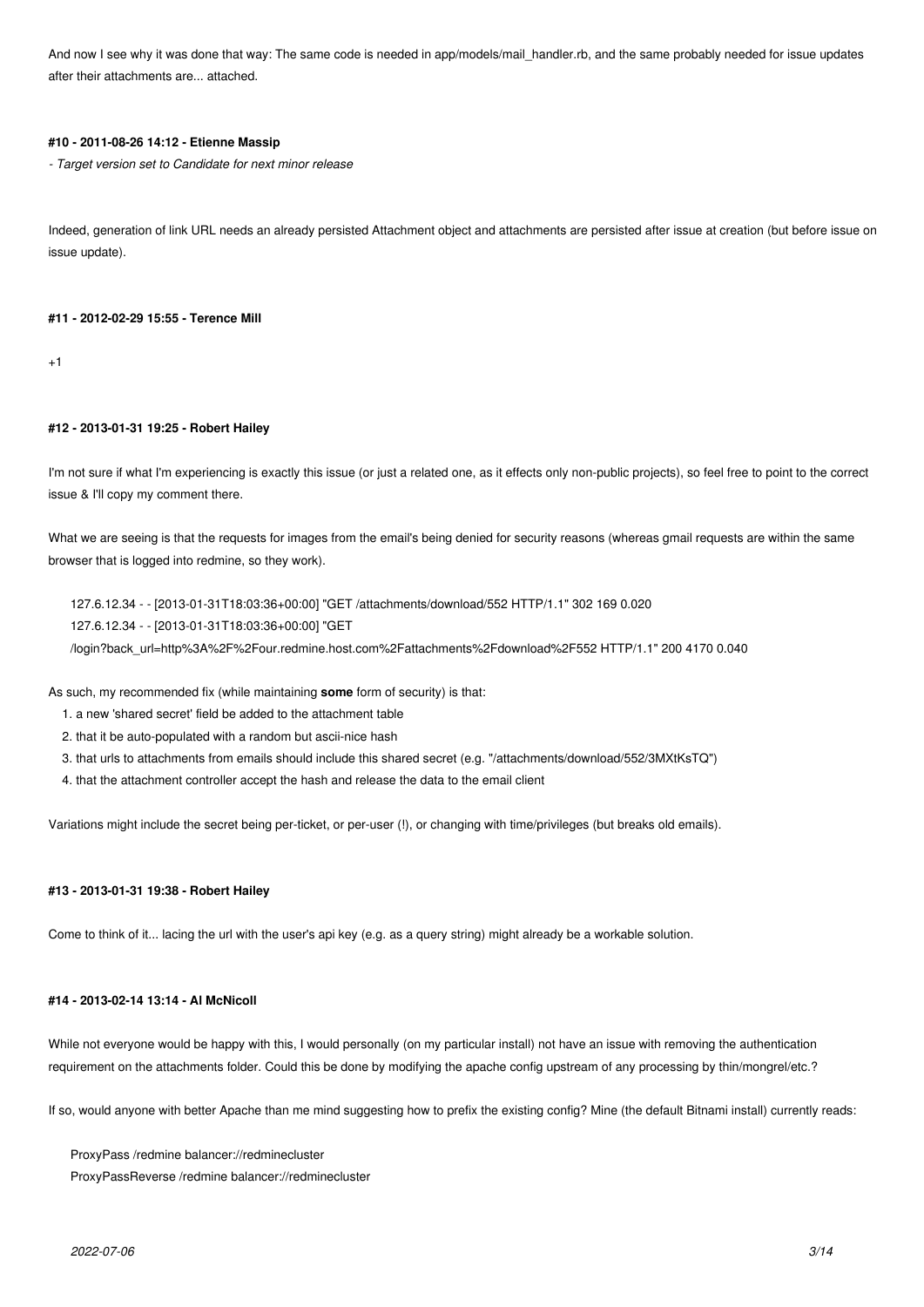<Proxy balancer://redminecluster> BalancerMember http://127.0.0.1:3001/redmine BalancerMember http://127.0.0.1:3002/redmine </Proxy>

### **#15 - 2013-02-14 13:34 - Al McNicoll**

Scratch that - just realised that you can't retrieve the full file path from the URL request without DB lookups, so the request has to be processed by redmine.

### **#16 - 2013-02-14 13:50 - Al McNicoll**

*- File attachments\_controller.allow\_without\_auth.patch added*

OK, so a quick hack for those in the same position as me (i.e. not too concerned about login security for attachment retrieval) is to use the attached patch.

**NOTE:** I've not used patch/diff before, so it may not be in the right format. If in doubt, the line proposed should be added at attachments\_controller.rb after line 22.

I would love a proper (read: secure) fix, however, along the lines suggested by Robert Hailey. Is there a security concern with handing out the API key over email and putting it in every image URL?

### **#17 - 2013-02-14 16:55 - Robert Hailey**

*- File f2770-unauthorized-attachments.patch added*

Wow thanks for the patch, this is really helpful.

Al McNicoll wrote:

*NOTE: I've not used patch/diff before, so it may not be in the right format. If in doubt, the line proposed should be added at attachments\_controller.rb after line 22.*

Yea, even a line number is still a bit shaky without a version number (& unmodified sources).

I was told some time ago that the customary way to run diff is one of two equivalent ways:

diff -wub \$ORIGINAL \$MODIFIED diff -wub original/file.ext{.bak,}

...and that is now a habit, I don't think I use diff any other way.

I've taken the liberty of reformulating your patch (attached & seen below). Although I'm quite sure, it might be good to object if the added line is in the wrong place.

--- app/controllers/attachments\_controller.rb.bak 2013-02-14 09:43:05.000000000 -0600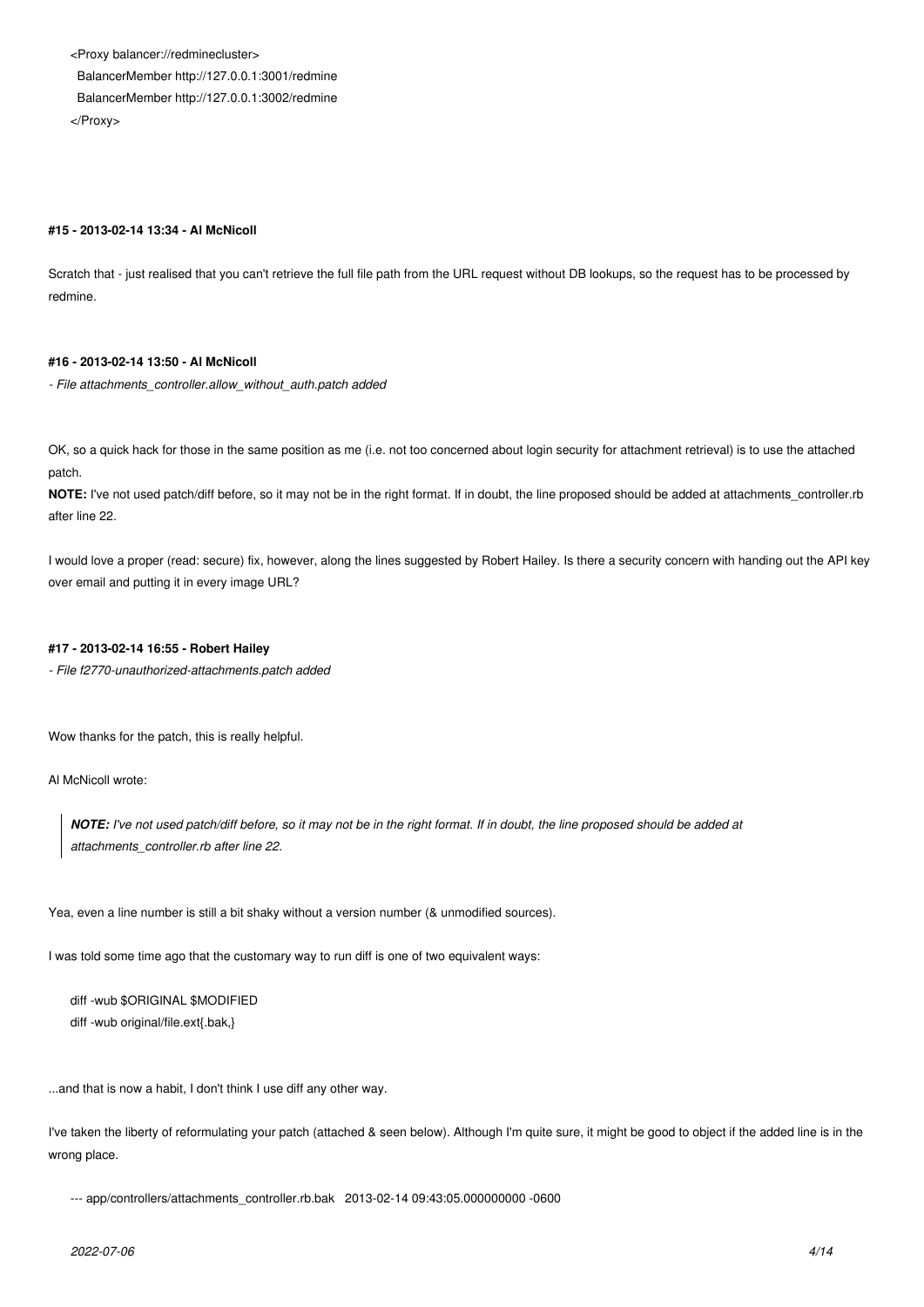+++ app/controllers/attachments\_controller.rb 2013-02-14 09:43:26.000000000 -0600 @@ -20,6 +20,7 @@ before filter :file readable, :read authorize, :only => [:show, :download] before\_filter :delete\_authorize, :only => :destroy

before\_filter :authorize\_global, :only => :upload

+ skip\_before\_filter :check\_if\_login\_required

accept\_api\_auth :show, :download, :upload

### **#18 - 2013-02-14 17:23 - Robert Hailey**

Unfortunately McNicoll's patch does not work for me (version 1.4.x), I have to disable the read\_authorize filter too:

diff --git a/app/controllers/attachments\_controller.rb b/app/controllers/attachments\_controller.rb

index cb975e8..46bd8ef 100644

--- a/app/controllers/attachments\_controller.rb

+++ b/app/controllers/attachments\_controller.rb

@@ -17,9 +17,10 @@

class AttachmentsController < ApplicationController

before filter :find project, :except => :upload

- before filter :file readable, :read authorize, :only => [:show, :download]
- + before\_filter :file\_readable, :read\_authorize, :only => :show before\_filter :delete\_authorize, :only => :destroy before\_filter :authorize\_global, :only => :upload
- + skip\_before\_filter :check\_if\_login\_required, :only => :download

accept api\_auth :show, :download, :upload

### **#19 - 2013-03-21 17:59 - Fernando Hartmann**

+1 to solve this.

A lot of my users complain about to have to log in Redmine just to see the in-line image.

How about to have an option to attach the image on the email body ? The mail will become bigger it may be a less price to pay to have the image in the email.

### **#20 - 2013-03-21 18:02 - Brian Crowell**

Fernando Hartmann wrote:

*How about to have an option to attach the image on the email body ? The mail will become bigger it may be a less price to pay to have the image in the email.*

That's actually what my patches in #3760 do.

### **#21 - 2013-03-21 18:06 - Fernando Hartmann**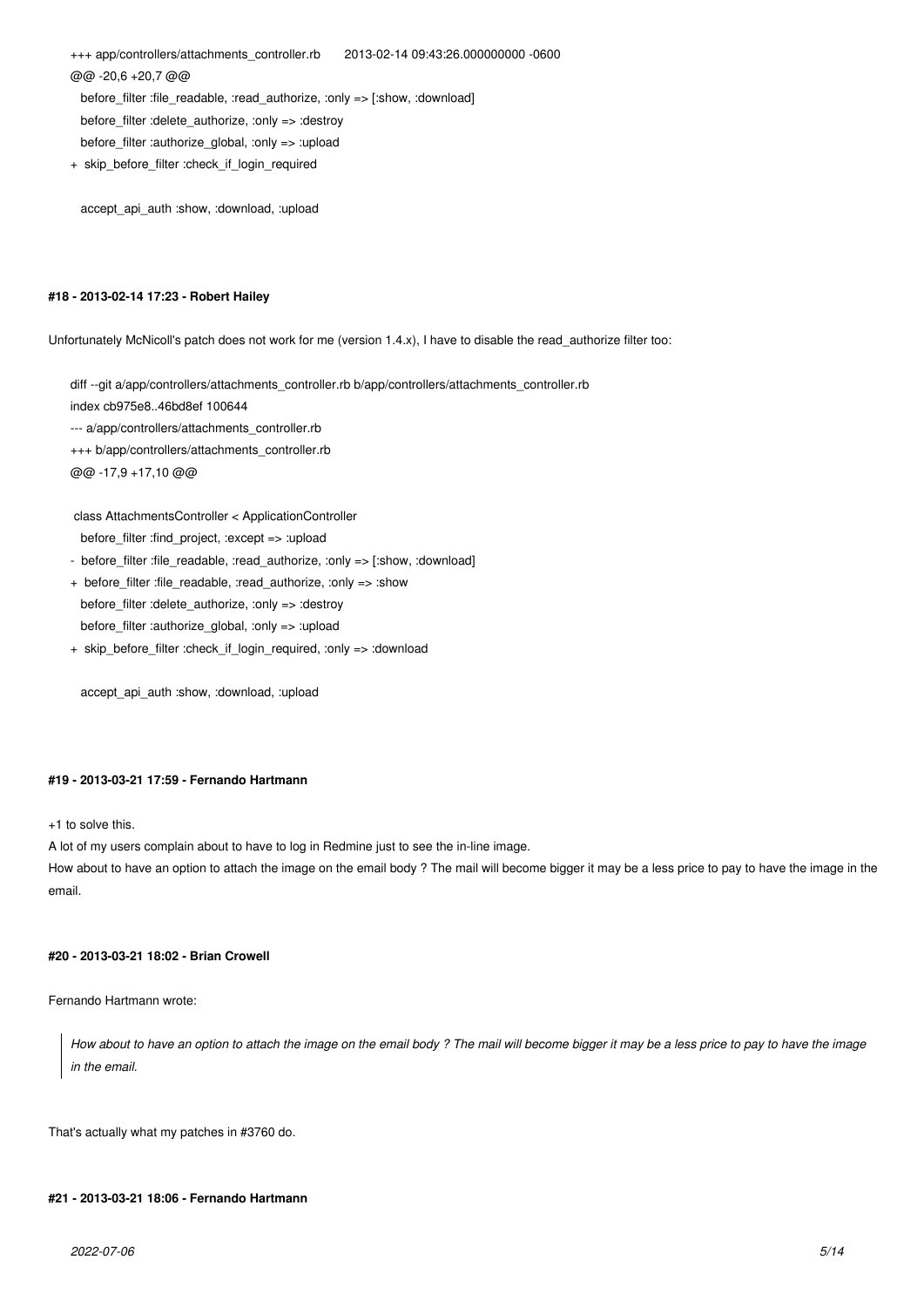*That's actually what my patches in #3760 do.*

So I suggest this two and #12516 should set as related

### **#22 - 2013-03-21 18:07 - Brian Crowell**

Sorry for the duplicate update. Hit Refresh in the browser.

#### **#23 - 2013-05-21 11:24 - Christian Baus**

+1 for this :)

#### **#24 - 2013-08-04 14:11 - Jiří Křivánek**

#### +1

I would preffer having the configuration options:

- Either allow downloading the email attached images without login.
- Or enclose the images directly into the email body (multipart emails work fine these days to me with the QR-code images).
- Or keep the current behavior i.e. the email images are completely useless as the email client cannot log into Redmine to download it (well, may

be that some email clients can be configured for this - I am using Apple Mail and have no idea how to achieve this).

### **#25 - 2014-06-24 13:32 - Toshi MARUYAMA**

*- Related to Defect #16989: Inline images in email does not appear when thumbnail macro is used. added*

### **#26 - 2014-06-27 09:45 - Kevin Palm**

+1 for **any** of the proposed solutions

### **#27 - 2014-11-05 11:27 - Sylvain Tissot**

+1 we encounter the same problem on a Redmine server running over HTTPS.

The inline images do not display in Apple Mail, instead the user sees a question mark.

### **#28 - 2015-02-10 14:13 - Dima Kalachov**

#### Hey guys!

Here is solution using multipart emails: https://github.com/dkalachov/redmine\_email\_images

Tested on redmine 2.6 and 3.0.

### **#29 - 2015-06-26 09:40 - huang huang**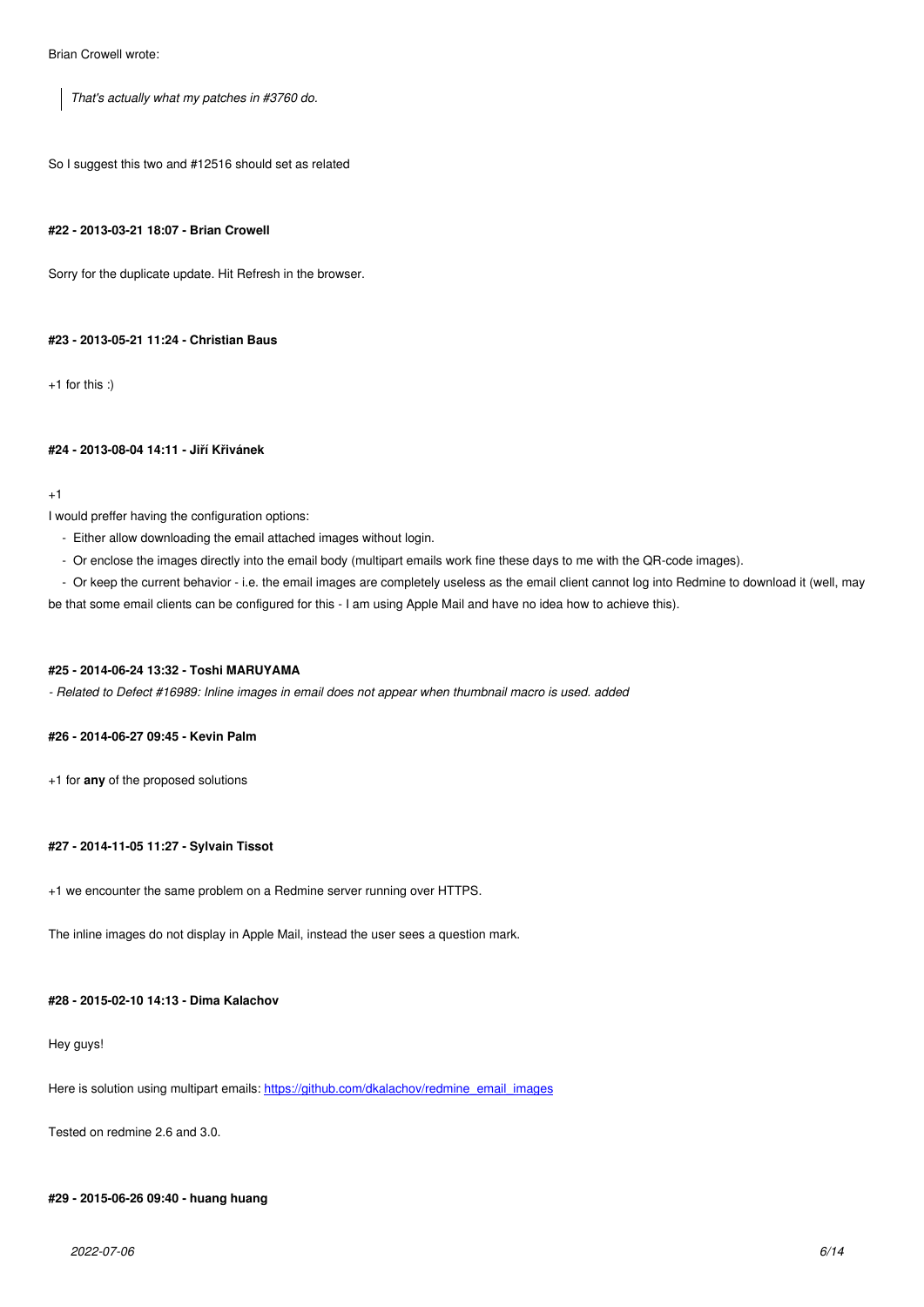huanghanzhen@ee-200:~/rubyworkspace/function\_tracker/redmine-3.0.3\$ rake redmine:email:receive\_pop3 RAILS\_ENV="production" host=fg-pop.chthibox.net username=xxxx password=xxxx folder=Inbox project=test allow\_override=project --trace \*\* Invoke redmine:email:receive\_pop3 (first\_time) \*\* Invoke environment (first\_time) \*\* Execute environment \*\* Execute redmine:email:receive\_pop3 undefined method `charset' for nil:NilClass /home/huanghanzhen/rubyworkspace/function\_tracker/redmine-3.0.3/plugins/redmine\_email\_images/lib/email\_receive\_inline\_patch.rb:43:in `decode\_part\_body' /home/huanghanzhen/rubyworkspace/function\_tracker/redmine-3.0.3/plugins/redmine\_email\_images/lib/email\_receive\_inline\_patch.rb:28:in `decoded\_html' /home/huanghanzhen/rubyworkspace/function\_tracker/redmine-3.0.3/plugins/redmine\_email\_images/lib/email\_receive\_inline\_patch.rb:15:in `add\_attachments\_with\_remove\_inline\_images' /home/huanghanzhen/rubyworkspace/function\_tracker/redmine-3.0.3/app/models/mail\_handler.rb:206:in `receive\_issue' /home/huanghanzhen/rubyworkspace/function\_tracker/redmine-3.0.3/app/models/mail\_handler.rb:182:in `dispatch\_to\_default' /home/huanghanzhen/rubyworkspace/function\_tracker/redmine-3.0.3/app/models/mail\_handler.rb:167:in `dispatch' /home/huanghanzhen/rubyworkspace/function\_tracker/redmine-3.0.3/app/models/mail\_handler.rb:142:in `receive' /var/lib/gems/2.1.0/gems/actionmailer-4.2.1/lib/action\_mailer/base.rb:530:in `block in receive' /var/lib/gems/2.1.0/gems/activesupport-4.2.1/lib/active\_support/notifications.rb:164:in `block in instrument' /var/lib/gems/2.1.0/gems/activesupport-4.2.1/lib/active\_support/notifications/instrumenter.rb:20:in `instrument' /var/lib/gems/2.1.0/gems/activesupport-4.2.1/lib/active\_support/notifications.rb:164:in `instrument' /var/lib/gems/2.1.0/gems/actionmailer-4.2.1/lib/action\_mailer/base.rb:527:in `receive' /home/huanghanzhen/rubyworkspace/function\_tracker/redmine-3.0.3/app/models/mail\_handler.rb:46:in `receive' /home/huanghanzhen/rubyworkspace/function\_tracker/redmine-3.0.3/app/models/mail\_handler.rb:51:in `safe\_receive' /home/huanghanzhen/rubyworkspace/function\_tracker/redmine-3.0.3/lib/redmine/pop3.rb:51:in `block (2 levels) in check' /usr/lib/ruby/2.1.0/net/pop.rb:665:in `each' /usr/lib/ruby/2.1.0/net/pop.rb:665:in `each\_mail' /home/huanghanzhen/rubyworkspace/function\_tracker/redmine-3.0.3/lib/redmine/pop3.rb:48:in `block in check' /usr/lib/ruby/2.1.0/net/pop.rb:531:in `start' /home/huanghanzhen/rubyworkspace/function\_tracker/redmine-3.0.3/lib/redmine/pop3.rb:43:in `check' /home/huanghanzhen/rubyworkspace/function\_tracker/redmine-3.0.3/lib/tasks/email.rake:161:in `block (4 levels) in <top (required)>' /home/huanghanzhen/rubyworkspace/function\_tracker/redmine-3.0.3/app/models/mailer.rb:383:in `with\_synched\_deliveries' /home/huanghanzhen/rubyworkspace/function\_tracker/redmine-3.0.3/lib/tasks/email.rake:160:in `block (3 levels) in <top (required)>' /var/lib/gems/2.1.0/gems/rake-10.4.2/lib/rake/task.rb:240:in `call' /var/lib/gems/2.1.0/gems/rake-10.4.2/lib/rake/task.rb:240:in `block in execute' /var/lib/gems/2.1.0/gems/rake-10.4.2/lib/rake/task.rb:235:in `each' /var/lib/gems/2.1.0/gems/rake-10.4.2/lib/rake/task.rb:235:in `execute' /var/lib/gems/2.1.0/gems/rake-10.4.2/lib/rake/task.rb:179:in `block in invoke\_with\_call\_chain' /usr/lib/ruby/2.1.0/monitor.rb:211:in `mon\_synchronize' /var/lib/gems/2.1.0/gems/rake-10.4.2/lib/rake/task.rb:172:in `invoke\_with\_call\_chain' /var/lib/gems/2.1.0/gems/rake-10.4.2/lib/rake/task.rb:165:in `invoke' /var/lib/gems/2.1.0/gems/rake-10.4.2/lib/rake/application.rb:150:in `invoke\_task' /var/lib/gems/2.1.0/gems/rake-10.4.2/lib/rake/application.rb:106:in `block (2 levels) in top\_level' /var/lib/gems/2.1.0/gems/rake-10.4.2/lib/rake/application.rb:106:in `each' /var/lib/gems/2.1.0/gems/rake-10.4.2/lib/rake/application.rb:106:in `block in top\_level' /var/lib/gems/2.1.0/gems/rake-10.4.2/lib/rake/application.rb:115:in `run\_with\_threads' /var/lib/gems/2.1.0/gems/rake-10.4.2/lib/rake/application.rb:100:in `top\_level' /var/lib/gems/2.1.0/gems/rake-10.4.2/lib/rake/application.rb:78:in `block in run' /var/lib/gems/2.1.0/gems/rake-10.4.2/lib/rake/application.rb:176:in `standard\_exception\_handling'

/var/lib/gems/2.1.0/gems/rake-10.4.2/lib/rake/application.rb:75:in `run'

/var/lib/gems/2.1.0/gems/rake-10.4.2/bin/rake:33:in `<top (required)>'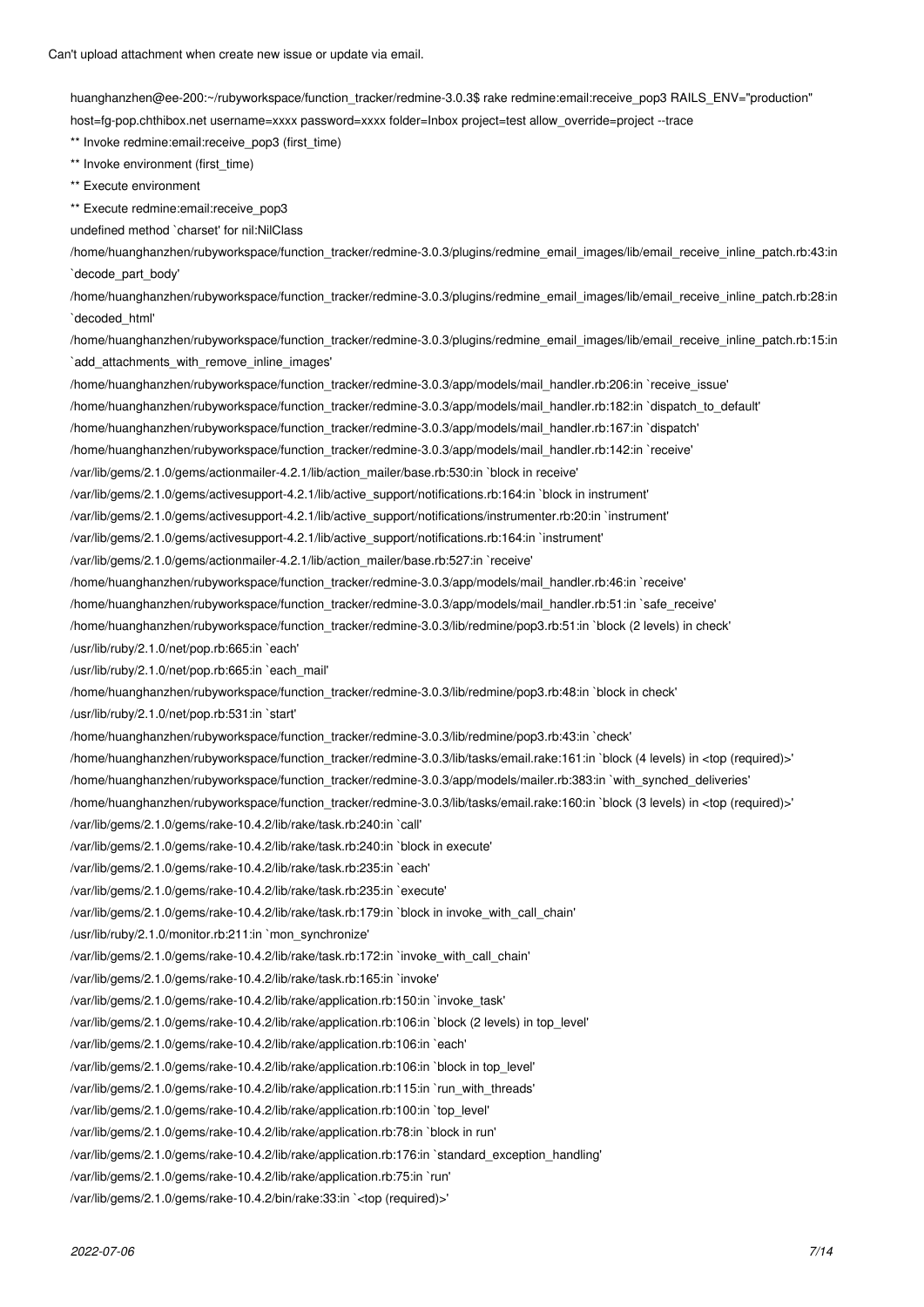/usr/local/bin/rake:23:in `load' /usr/local/bin/rake:23:in `<main>'

**#30 - 2015-07-17 20:09 - Alexander Lyzhenkov**

 $+1$ 

#### **#31 - 2017-01-23 08:11 - Igor Antonevich**

+1. Any ideas for fix this issue?

### **#32 - 2018-10-01 11:43 - Erich Balan**

+1. Is there an update about this issue?

#### **#33 - 2019-05-05 11:44 - Sunding Wei**

With slight modification to @Robert Hailey, the fix works for Redmine v3.4.4-stable.

- --- attachments\_controller.rb.old 2019-05-05 17:33:49.050841458 +0800
- +++ attachments\_controller.rb 2019-05-05 17:39:45.647950163 +0800

@@ -18,7 +18,7 @@

class AttachmentsController < ApplicationController

 before\_action :find\_attachment, :only => [:show, :download, :thumbnail, :update, :destroy] before\_action :find\_editable\_attachments, :only => [:edit\_all, :update\_all]

- before action :file readable, :read authorize, :only => [:show, :download, :thumbnail]
- + before action :file readable, :read authorize, :only => [:show, :thumbnail] before\_action :update\_authorize, :only => :update before\_action :delete\_authorize, :only => :destroy before action :authorize global, :only => :upload @@ -27,6 +27,9 @@

# MIME type text/javascript.

skip\_after\_action :verify\_same\_origin\_request, :only => :download

- + # INSECURE: download attachments without login, fix for showing images in email
- + skip\_before\_action :check\_if\_login\_required, :only => :download
- +

accept\_api\_auth :show, :download, :thumbnail, :upload, :update, :destroy

def show

#### **#34 - 2019-12-25 13:41 - Nick Nick**

guys,what kind of plugin works on version 4.0.2?

### **#35 - 2020-02-18 15:09 - Robert Röttger**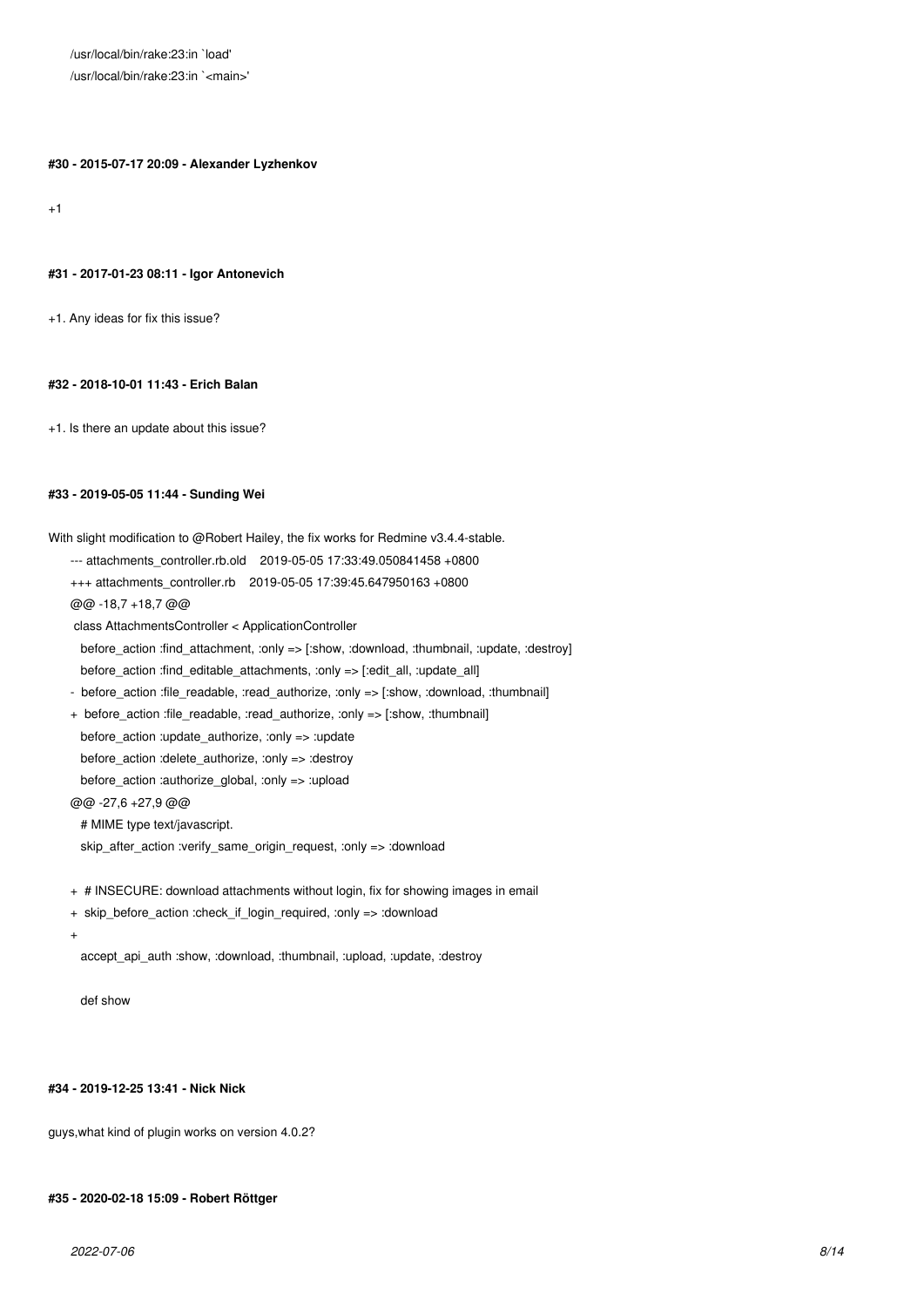Nick Nick wrote:

*guys,what kind of plugin works on version 4.0.2?*

I'm interested too.

#### **#36 - 2020-02-24 15:18 - Robert Korulczyk**

Since now each user receives its own email message, it could be solved using tokens in URLs (similar as for atom feeds). All images in email message could use URLs like https://example.com/attachments/download/123/image.png?key=somerandomtoken - server could identify user by token and check if it has permissions to see this image.

### **#37 - 2020-05-28 09:48 - Edouard COMTET**

If someone know how to fix that (allow everyone to access to attachement to display them in mails), I'm interested too.

### **#38 - 2020-07-29 19:55 - David Gessel**

yes, me too. I'm very sad v4 broke the plugin that was making this work. It seems like a good core feature.

### **#39 - 2021-03-02 11:28 - David Doležal**

+1 for 4.1.1 stable

#### **#40 - 2021-03-05 17:37 - David Doležal**

Sunding Wei wrote:

*With slight modification to @Robert Hailey, the fix works for Redmine v3.4.4-stable.*

# *[...]*

I use this modification for 4.1.1 stable and it works great! Good job Wei!

### **#41 - 2021-04-23 10:04 - Sunding Wei**

Amazing, after 12 years, we still want this missing feature, and toast for long-lived Redmine! The patch still works for Redmine 4.2.x diff --git a/app/controllers/attachments\_controller.rb b/app/controllers/attachments\_controller.rb

index 1956f01e3..d8d8895da 100644

--- a/app/controllers/attachments\_controller.rb

+++ b/app/controllers/attachments\_controller.rb

@@ -24,7 +24,7 @@ class AttachmentsController < ApplicationController

before\_action :find\_container, :only => [:edit\_all, :update\_all, :download\_all]

before\_action :find\_downloadable\_attachments, :only => :download\_all

before\_action :find\_editable\_attachments, :only => [:edit\_all, :update\_all]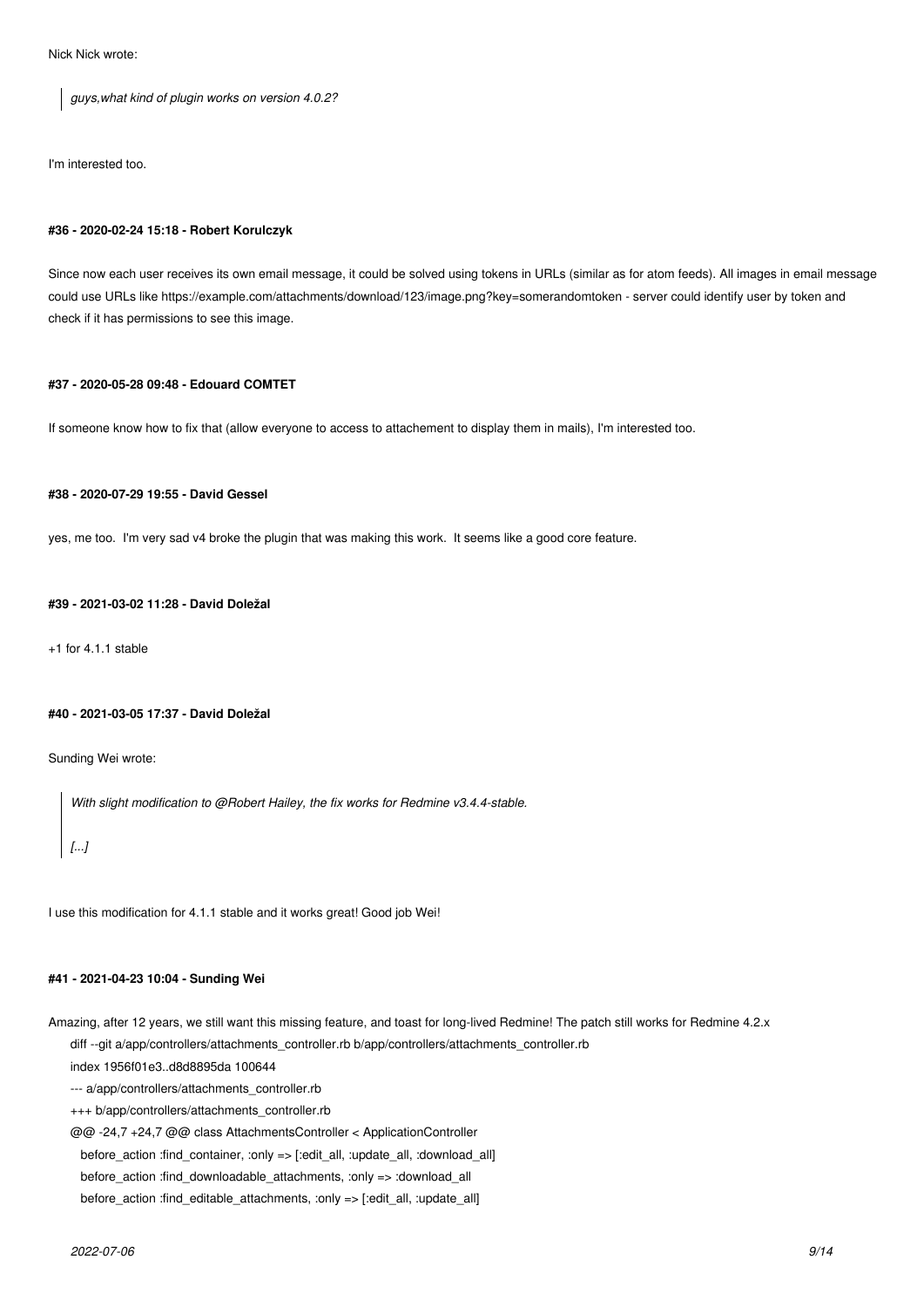- before\_action :file\_readable, :read\_authorize, :only => [:show, :download, :thumbnail]
- + before\_action :file\_readable, :read\_authorize, :only => [:show, :thumbnail]

before  $action$  :update  $authorize$ , :only => :update

before\_action :delete\_authorize, :only => :destroy

before\_action :authorize\_global, :only => :upload

@@ -33,6 +33,9 @@ class AttachmentsController < ApplicationController

# MIME type text/javascript.

skip\_after\_action :verify\_same\_origin\_request, :only => :download

- + # INSECURE: download attachments without login, fix for showing images in email
- + skip\_before\_action :check\_if\_login\_required, :only => :download
- +

accept api\_auth :show, :download, :thumbnail, :upload, :update, :destroy

def show

### **#42 - 2021-10-05 12:24 - David Doležal**

### Sunding Wei wrote:

*Amazing, after 12 years, we still want this missing feature, and toast for long-lived Redmine! The patch still works for Redmine 4.2.x [...]*

#### Hi Wei,

I just tested it on Redmine 4.2.2 and it doesn't work. Something bloked it.

Here is my setup:

| Environment:                          |                                        |  |  |  |  |
|---------------------------------------|----------------------------------------|--|--|--|--|
| Redmine version                       | 4.2.2.stable                           |  |  |  |  |
| Ruby version                          | 2.6.6-p146 (2020-03-31) [x64-mingw32]  |  |  |  |  |
| Rails version                         | 5.2.6                                  |  |  |  |  |
| Environment                           | production                             |  |  |  |  |
| Database adapter                      | Mysql <sub>2</sub>                     |  |  |  |  |
| Mailer queue                          | ActiveJob::QueueAdapters::AsyncAdapter |  |  |  |  |
| Mailer delivery                       | smtp                                   |  |  |  |  |
| SCM:                                  |                                        |  |  |  |  |
| Filesystem                            |                                        |  |  |  |  |
| Redmine plugins:                      |                                        |  |  |  |  |
| redmine custom workflows<br>1.0.3     |                                        |  |  |  |  |
| redmine_extended_watchers<br>4.2.0    |                                        |  |  |  |  |
| 1.0.0<br>redmine home page redirector |                                        |  |  |  |  |
| redmine lightbox2<br>0.5.0            |                                        |  |  |  |  |
| redmine wysiwyg editor                | 0.21.0                                 |  |  |  |  |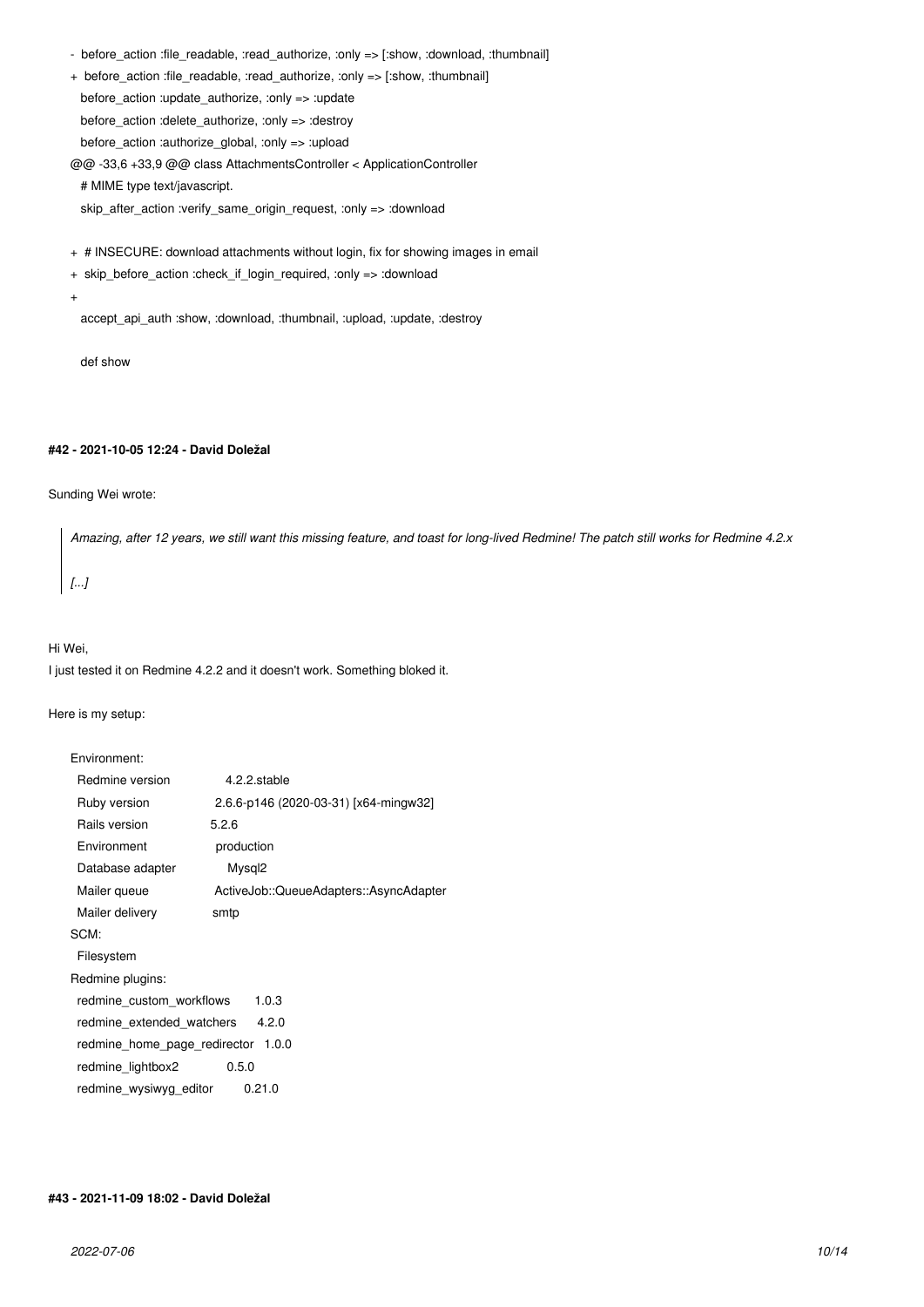```
David Doležal wrote:
```

```
Sunding Wei wrote:
 Amazing, after 12 years, we still want this missing feature, and toast for long-lived Redmine! The patch still works for Redmine 4.2.x
 [...]
Hi Wei,
I just tested it on Redmine 4.2.2 and it doesn't work. Something bloked it.
Here is my setup:
[...]
```
Hi there, so I solved this in my own. Problem was in security policies...

# **#44 - 2022-03-16 09:32 - David Doležal**

- *File email\_with\_inline\_image.PNG added*
- *File email\_with\_inline\_image\_source\_code.png added*
- *File result\_click\_on\_link\_without\_log\_in\_redmine.png added*
- *File result\_click\_on\_link\_with\_log\_in\_redmine.png added*

David Doležal wrote:

*Sunding Wei wrote:*

*Amazing, after 12 years, we still want this missing feature, and toast for long-lived Redmine! The patch still works for Redmine 4.2.x*

*[...]*

*Hi Wei, I just tested it on Redmine 4.2.2 and it doesn't work. Something bloked it.*

*Here is my setup: [...]*

Hi there,

I just installed latest stable 4.2.4 and I have the same sh\*t again...

class AttachmentsController < ApplicationController include ActionView::Helpers::NumberHelper

 before\_action :find\_attachment, :only => [:show, :download, :thumbnail, :update, :destroy] before\_action :find\_container, :only => [:edit\_all, :update\_all, :download\_all] before\_action :find\_downloadable\_attachments, :only => :download\_all before action :find editable attachments, :only => [:edit\_all, :update\_all] # before\_action :file\_readable, :read\_authorize, :only => [:show, :download, :thumbnail] before\_action :file\_readable, :read\_authorize, :only => [:show, :thumbnail] before\_action :update\_authorize, :only => :update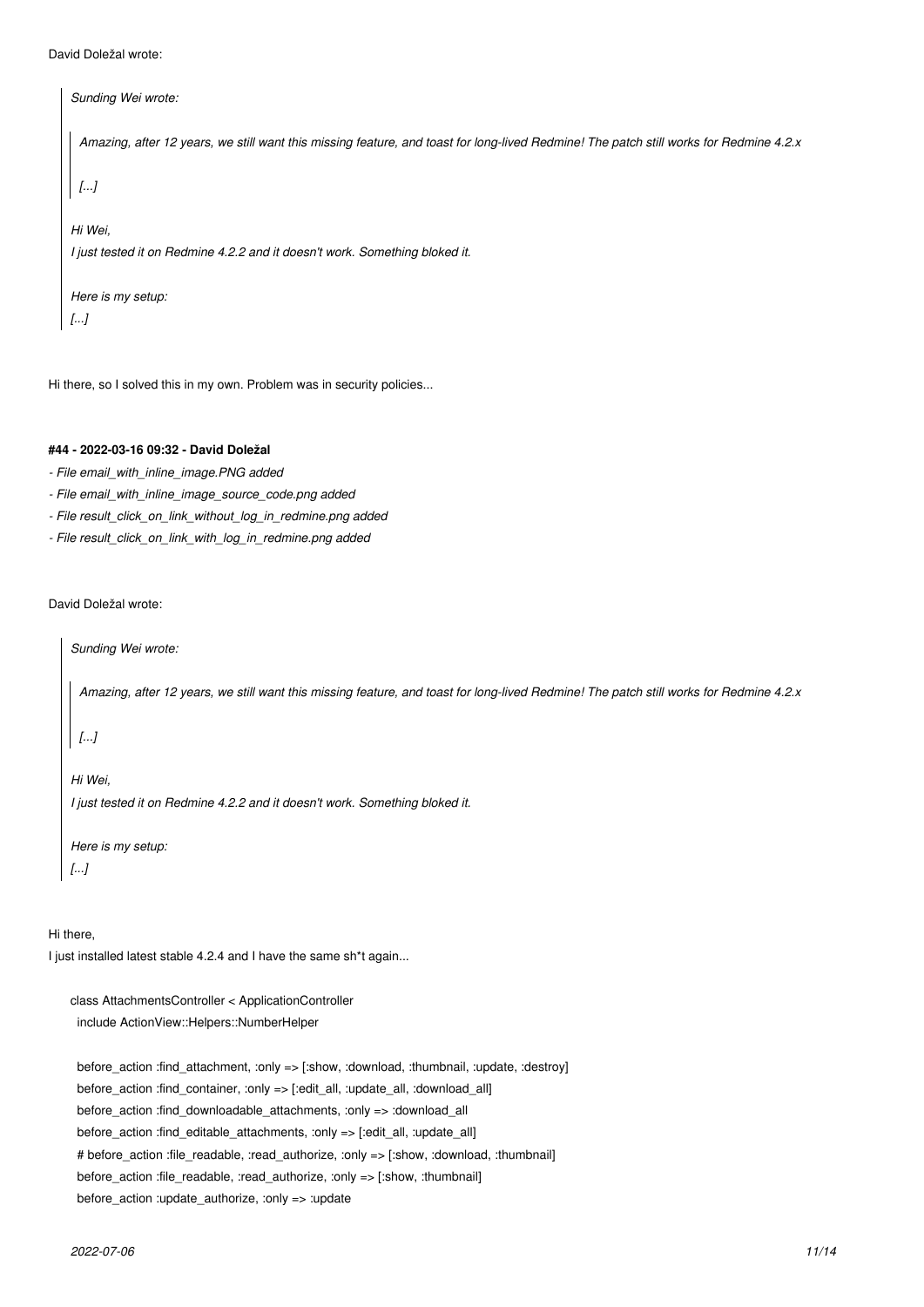before\_action :delete\_authorize, :only => :destroy before\_action :authorize\_global, :only => :upload

 # Disable check for same origin requests for JS files, i.e. attachments with # MIME type text/javascript. skip\_after\_action :verify\_same\_origin\_request, :only => :download

# INSECURE: download attachments without login, fix for showing images in email skip\_before\_action :check\_if\_login\_required, :only => :download

I had last time with security, but in this time, I'm 95% sure, that all fit correctly. Any idea where I made mistake or what to check?

In pics below I show how it (doesn't) works now.

### **#45 - 2022-03-25 06:11 - Guillaume Bourque**

Working for me on 4.1.6

Why don't the maintainer merge a fix so that we don't have to bother applying this patch. I't a very nice feature.

Bye

### **#46 - 2022-03-25 11:18 - David Doležal**

David Doležal wrote:

```
David Doležal wrote:
 Sunding Wei wrote:
   Amazing, after 12 years, we still want this missing feature, and toast for long-lived Redmine! The patch still works for Redmine 4.2.x
  [...]
 Hi Wei,
  I just tested it on Redmine 4.2.2 and it doesn't work. Something bloked it.
 Here is my setup:
 [...]
Hi there,
I just installed latest stable 4.2.4 and I have the same sh*t again...
[...]
I had last time with security, but in this time, I'm 95% sure, that all fit correctly. Any idea where I made mistake or what to check?
In pics below I show how it (doesn't) works now.
```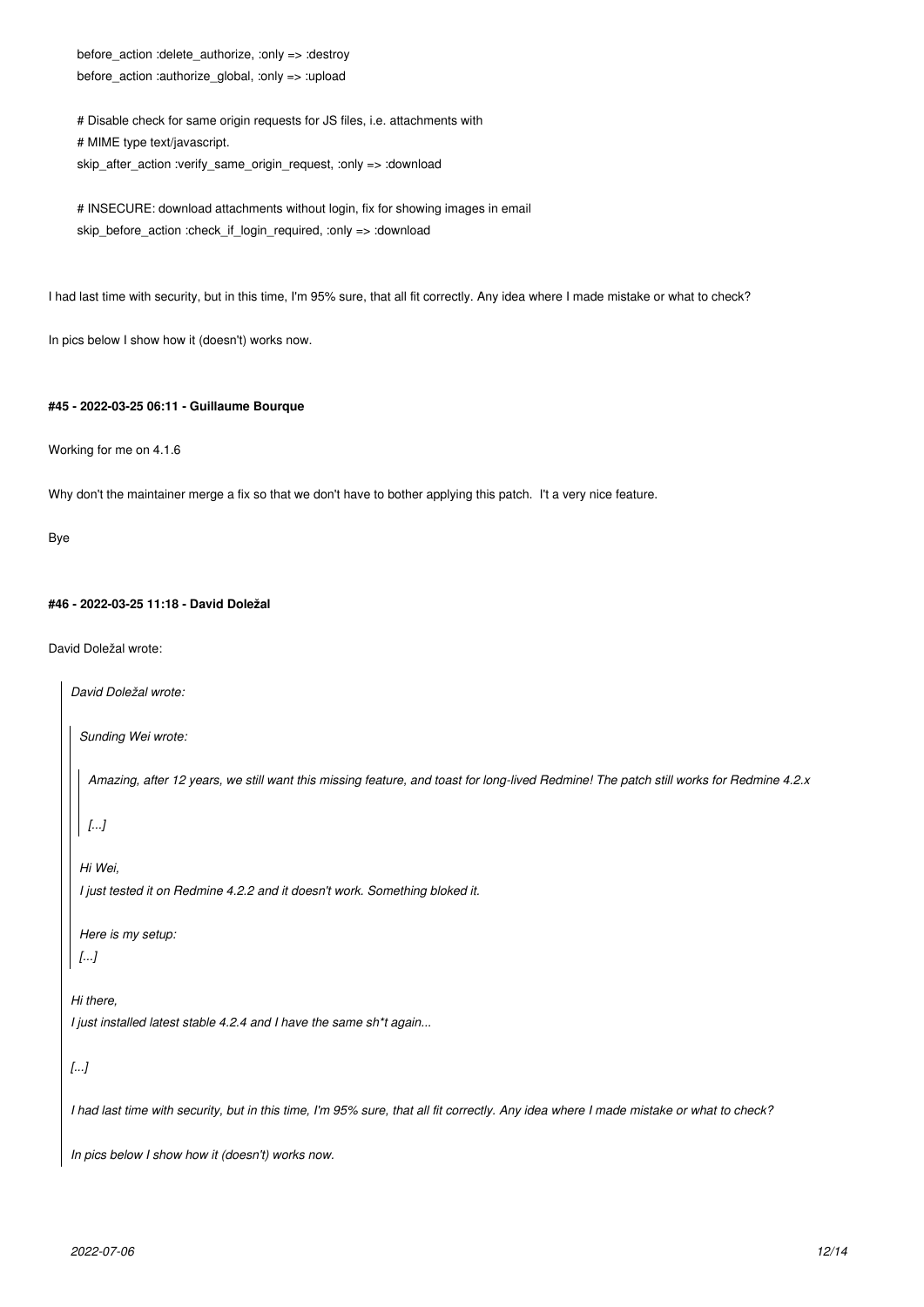I just found that 5% of sure... It looks like problem is not in this patch, but in database. I tested fresh instalation of REDMINE 4.2.4 with own (test) database and it worked OK. After that I take production database from different machine, replace test database and it doesn't work. Pictures aren't visible in email body.

Do you have any idea what I do wrong? Thanks for help.

### **#47 - 2022-04-20 11:15 - David Doležal**

David Doležal wrote:

```
David Doležal wrote:
 David Doležal wrote:
   Sunding Wei wrote:
    Amazing, after 12 years, we still want this missing feature, and toast for long-lived Redmine! The patch still works for Redmine 4.2.x
    [...]
   Hi Wei,
   I just tested it on Redmine 4.2.2 and it doesn't work. Something bloked it.
   Here is my setup:
  [...]
 Hi there,
 I just installed latest stable 4.2.4 and I have the same sh*t again...
 [...]
 I had last time with security, but in this time, I'm 95% sure, that all fit correctly. Any idea where I made mistake or what to check?
 In pics below I show how it (doesn't) works now.
I just found that 5% of sure... It looks like problem is not in this patch, but in database. I tested fresh instalation of REDMINE 4.2.4 with own (test)
```
*database and it worked OK. After that I take production database from different machine, replace test database and it doesn't work. Pictures aren't visible in email body.*

*Do you have any idea what I do wrong? Thanks for help.*

Nobody? :-(

### **#48 - 2022-05-21 17:53 - Iceforest Iceforest**

in redmine version 4.2.6, the config worked, but something happened in version 5.0.1 and a similar config does not work. Maybe who knows what kind of protection they put additional?

```
class AttachmentsController < ApplicationController
  include ActionView::Helpers::NumberHelper
```